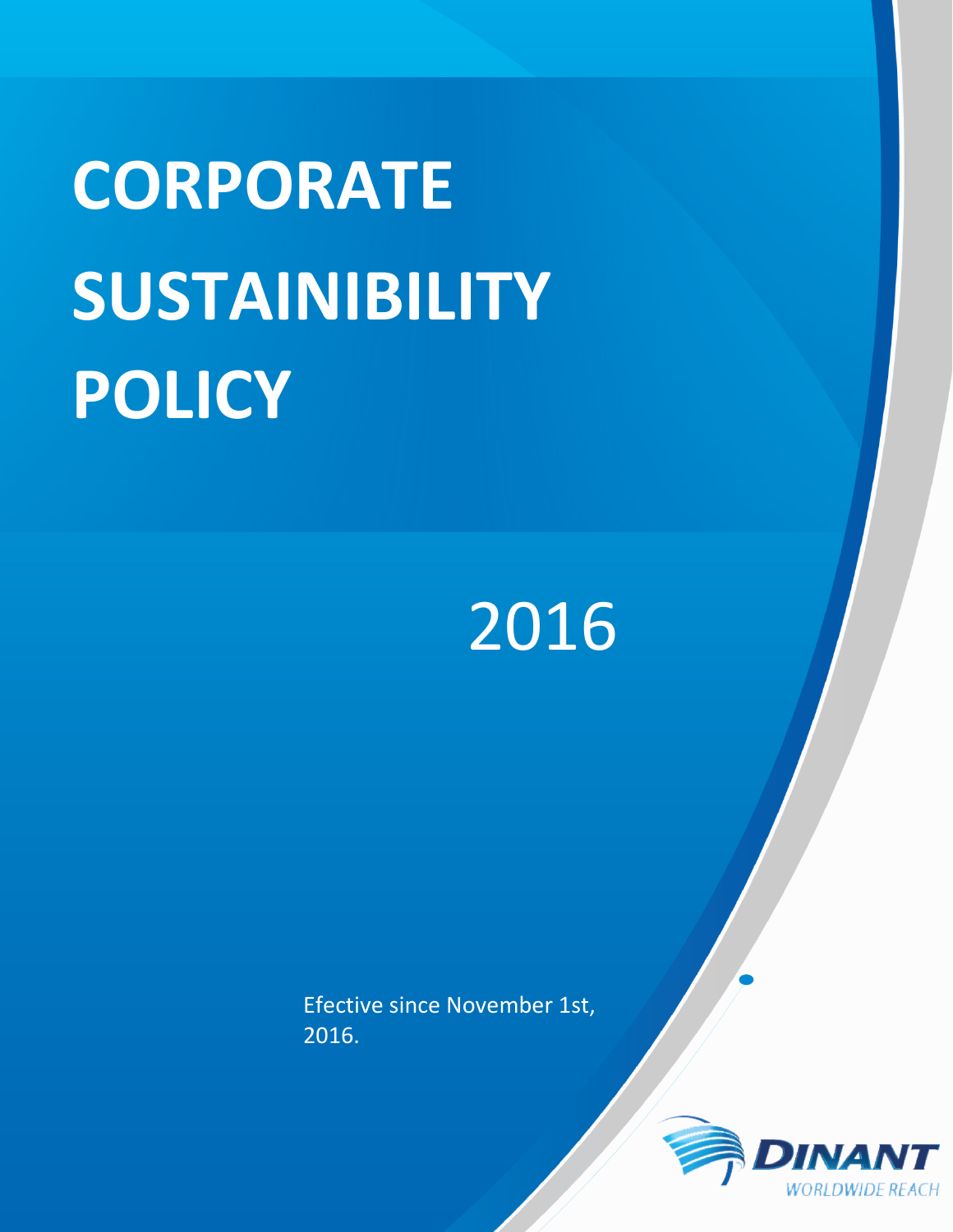

### DECLARATION:

Dinant Corporation and Atlantic Exporter S.A. of C.V. henceforth Dinant, seeks its growth and expansion, as well as the growth of the communities in their environment in a responsible, environmental, economic and social manner. It Maintains the trust of its customers by creating products of superior value, fair treatment of their workers and good neighborly relations with their communities.

Dinant is respectful with the Political Constitutions, with the law, with norms and international deals and declares its commitment with the responsible and sustainable development, with the environmental protection, the ecosystem conservation, the fair treatment and the social equity.

#### REACH:

All DINANT companies are governed by this policy along with its organizational structure, which includes oil palm farms, open field farms, greenhouses for horticultural products, palm oil extractors, palm oil refiners, fat manufactures plants & oils, snacks, tomato sauces, soaps and disinfectants, chlorine, distribution centers and corporate offices that are part of Dinant that work in the country, the Central American region, the Dominican Republic and any other country where operations are opened.

This policy must be fulfilled by all its suppliers and contractors as well.

Our policy is focused on ensuring environmental and social sustainability, both internally and externally and is based on the following pillars that are mandatory compliance norms:

# 1. RESPECT FOR HUMAN RIGHTS AND RELATIONSHIP WITH WORKERS AND **COMMUNITIES**

Dinant is committed to the dignified and respectful treatment of its employees, suppliers, contractors and communities in the influence areas, with the defense and promotion of human rights.

Dinant, within its commitment to respect Human Rights, has adhered to the Voluntary Principles on Security and Human Rights.

For DINANT, respect for human rights is supported in other things, including:

- The recognition of the civil, political, religious, economic, social, cultural, collective and sexual rights of its employees, contractors, suppliers, communities of influence and other related third parties.
- Dinant prohibits both, child labor and forced labor in their companies, their suppliers / contractors prohibit it as well.
- Dinant prohibits any type of discrimination that can be understood as a violation of the human rights of individuals.
- Dinant makes the universal principle of Free, Prior and Informed Consent its own, which applies not only to indigenous communities but also to local communities.

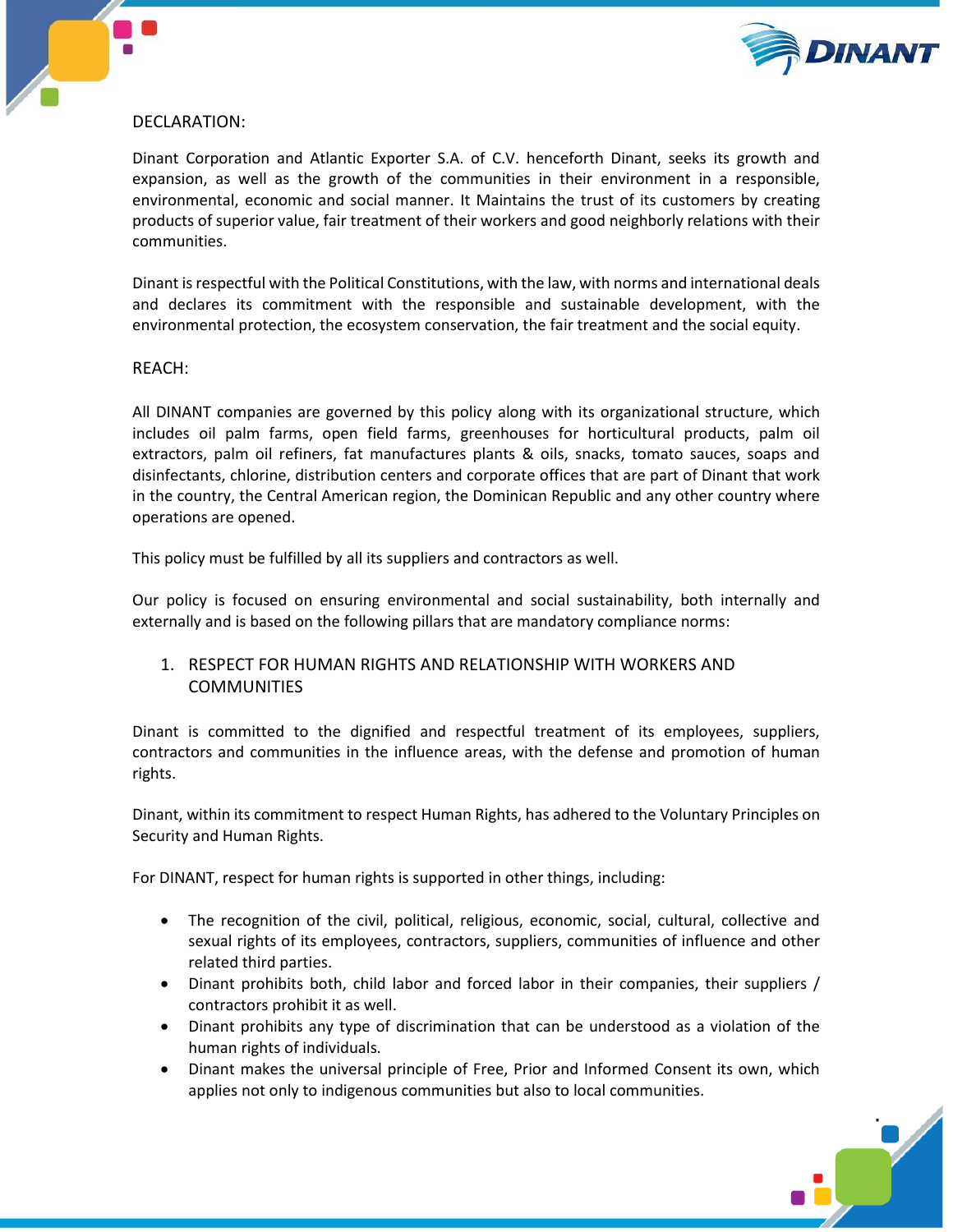



- Dinant respects the right of peaceful assembly and free association.
- Dinant guarantees that all its employees receive a salary equal to or greater than the legal minimum wage and that they have a legal contract detailing their working conditions.
- Dinant condemns the use of force by its employees and communities in its areas of influence.
- Security and health at work
- Dinant promotes a culture of Safety and Occupational Health through the development of molding, coaching and training plans for its employees. It carries out actions to identify, control and eliminate risks that could cause injuries or illnesses in its employees.
- Dinant promotes among its suppliers, contractors and communities of influence, safety and occupational health measurements to prevent incidents and accidents within its facilities or plantations.
- Dinant guarantees that employees do not exceed the number of work hours allowed by law.
- The Involvement and relationship with the communities. Dinant promotes in its area of influence, a joint and participatory work with the communities that allows the identification and mitigation of possible negative impacts and the strengthening of the positive impacts generated by its operations. The constant dialogue with the communities is a priority for Dinant and for this purpose it has developed transparent tools that facilitate communication with the company, in such a way that interest groups can express themselves freely and with confidence.
- Community Grievance Mechanism: In the search to strengthen relations with the communities near our operations, we have established a Community Grievance Mechanism (CGM) to listen to the needs, concerns and points of view of the communities, suppliers, customers, employees and other parties involved in our areas of influence.
- The development of strategic alliances with communities to stimulate and strengthen sustainable human development, promoting co-responsibility and social transparency. Dinant, through the promotion of inclusive activities, achieves the participation of diverse actors of the community in the generation of value along the agribusiness chains. Through the development of these alliances it promotes the organization of the communities and their integration to diverse productive activities.
- Respect for rights over land ownership: Dinant respects the legal ownership of the land. It respects the forms and modalities of ownership and possession of lands established in the Constitution and in the national laws that govern this matter.

# 2. ENVIRONMENT CONSERVATION AND PROTECTION

DINANT is an environmentally and ecologically responsible company. Its priority is to protect the environment and conserve the ecosystem. All Dinant's actions are framed within the fundamental principle of sustainable development, where the efficient and responsible use of resources makes possible to meet the needs of the present, without compromising the natural resources that correspond to future generations.

Its principles are guided by the fulfillment with environmental legislation and other applicable requirements, to which DINANT adheres voluntarily. For all the above, our employees are trained in good environmental and conservation practices that can be put into practice not only in their work places but also in their family and community life.

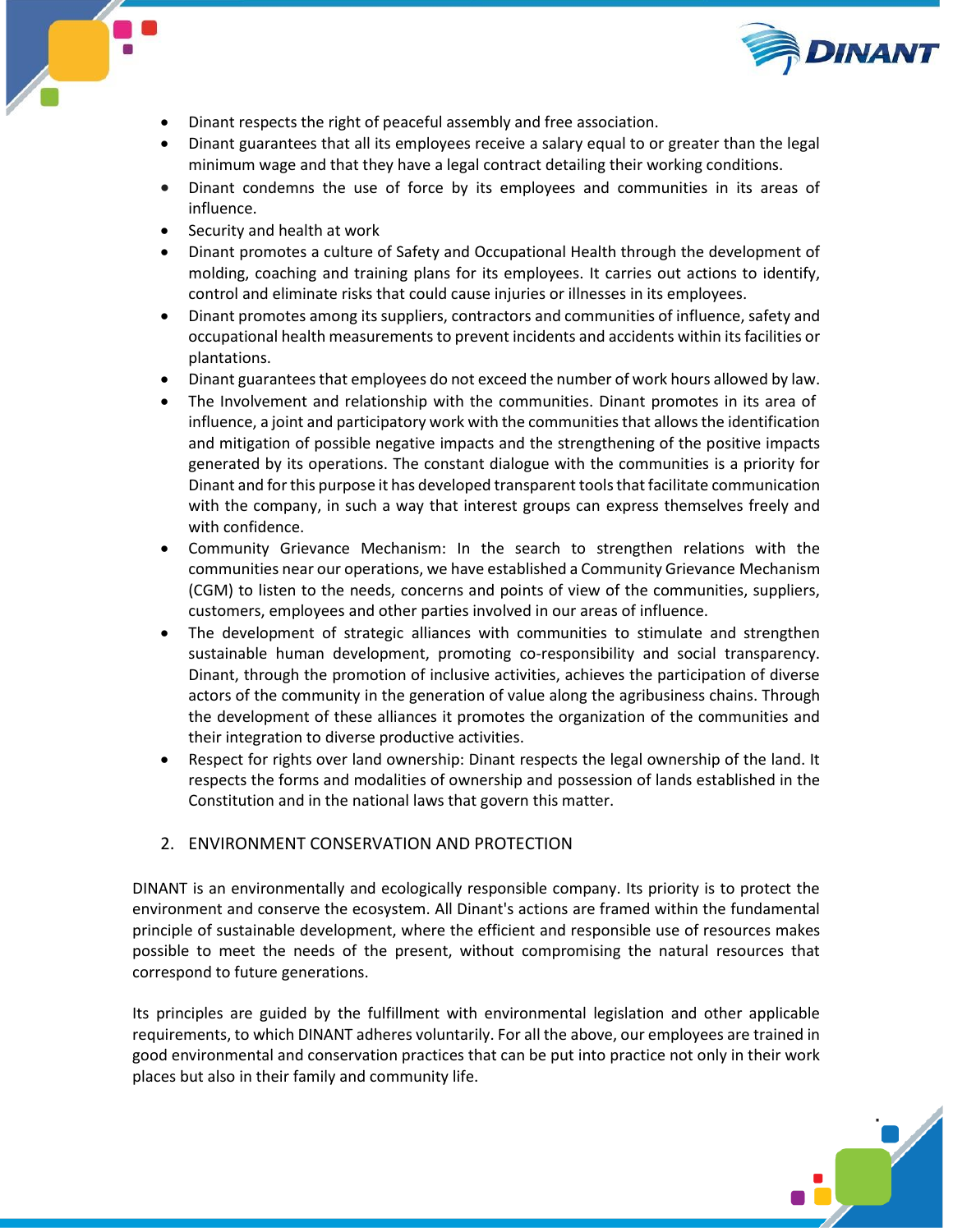

For DINANT, its environmental and conservation responsibility is based on the following:

- NO to deforestation or affectation of high values of Conservation: Dinant recognizes the importance of primary and secondary forests in the natural system given their protective, regulatory and productive functions and therefore prohibits their affectation. Dinant also recognizes that many non-forest areas are also of High Conservation Value, and that they also contain high social and cultural values. Therefore, from its identification, promotes its protection and conservation.
- NO to Burning: Dinant condemns the use of fire in the preparation of new plantations, overseeding or any other type of development, being aware that this practice not only erodes the soil, but also generates pollutant emissions to the environment that is harmful to human health.
- NO to the sowing in peat or in affectation systems with high carbon reserves: The peat, due to its anaerobic and flood conditions, transforms a small amount of organic matter into methane. For the above, Dinant prohibits any development in peat lands.
- NO to the contamination of water sources: The quantity and quality of water reduction is one of the main challenges of the XXI century, water quality is very important and is directly related to human and animal health, the quality of soil and agricultural products. For this reason, Dinant promotes conservation practices of water sources and condemns the pollution of it.
- Good disposal of solid waste: Dinant promotes the good disposal of solid waste in their farms and extraction plants, as well as in their communities of influence.
- Reduction of greenhouse gases: According to the IPFCC 2007, worldwide, Agriculture represents 13.4% in GHG emissions into the atmosphere. According to this idea, Dinant promotes the reduction of greenhouse gas emissions in its processes and of its suppliers and contractors as well.

#### 3. ETHIC CODE POLICY

Our Ethic Code and Security Policy are based on the Voluntary Principles of Security and Human Rights, a commonly accepted reference for business operations, as well as national and international standards. Also, its frame of reference is based on the main purpose of our organization (Mission) and on the qualities, that inspire our daily behavior (Values).

- We work in a honest and trustful environment, appropriate to generate well-being for our employees, consumers, customers, suppliers and communities.
- At Dinant we respect and obey the laws of each country where we operate. Also, we expect and encourage our employees to follow applicable laws, regulations and governmental regulations.
- We believe and we apply the Human Rights fulfillment as a society's construction basis where citizens can enjoy their rights, which must be protected in pursuit of their dignity, value and equality.
- In each of our workplaces, employees enjoy the rights and freedoms, without distinction of race, ethnic origin, sex, language, religion, physical capacity, political or other affiliation, national or social origin, position economic or any other condition.
- We respect and recognize all the sectors initiatives to promote the Human Rights respect and compliance, as well as the people and institutions that ensure their attainment.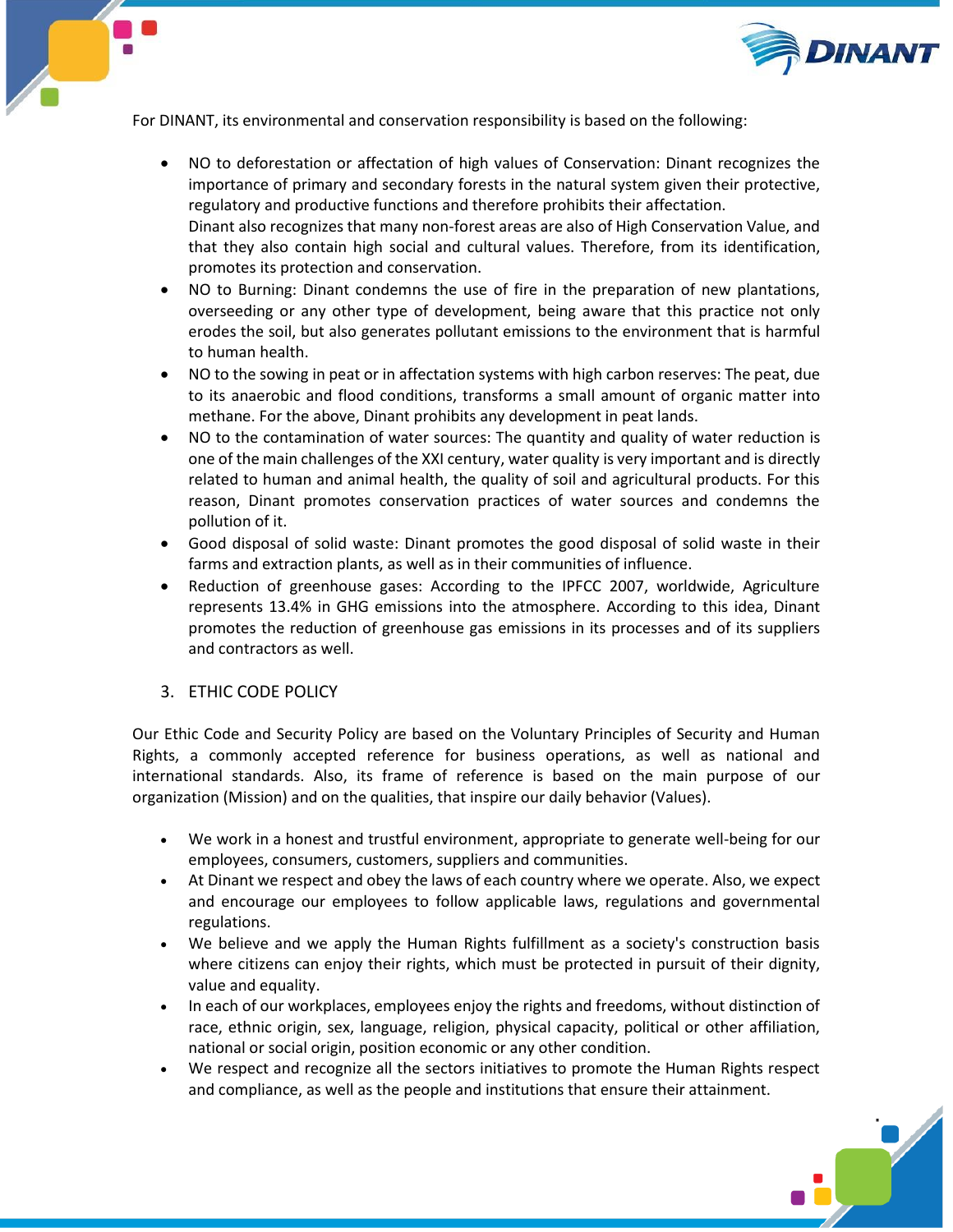

- Our corporate values are the basis of our actions. We promote respect, honesty and trust among employees. We reflect a positive personal image inside and outside the company.
- We ensure the dignity respect and we reject, regardless of the hierarchical rank, sexual harassment. We understand as sexual harassment any approach, joke, attitude, suggestion or behavior of sexual nature, that someone receives from another without asking and without having any kind of relationship, causing displeasure in the one who receives it.
- We contribute to create an environment of mutual respect and professionalism. Any conduct that is disrespectful or contrary to professional ethics, even when it is not considered illegal but interferes with this objective, will not be tolerated.
- We value the relationships we have with our customers and suppliers, we constantly seek to improve the attention quality, within a framework of honesty and respect.
- It is not allowed to receive, presents, favors, travel tickets and any kind of entertainment that may compromise our judgement, causing a conflict of interest. Therefore, Dinant employees and family members are prohibited from requesting or accepting cash gifts, serves or any other kind of items.
- We immediately meet the needs of consumers, fully complying with all legal requirements regarding the composition, ingredients, product quantity, packaging, manufacturing, labeling, storage, hauling, marketing, shipping, marketing and delivery of products.
- We support fair competition. We respect the environmental, legal and human rights precepts that regulate competition and protect the integrity of the market. The Ethics Committee is responsible for reviewing and monitoring the adherence and compliance with the content of the code, as well as receiving, investigating and resolving complaints.

This code applies to Dinant Group employees around the world and to other people who act on behalf of our company in the places where we have operations.

# 4. DONATION POLICY

Dinant seeks to generate conditions of sustainability, growth, economic development, internally and to its stakeholders through its own actions and those of third parties that are in line with the Community Relationship Program, of which the following policies are an integral part: Corporate Social Responsibility, the Voluntary Principles of Security and Human Rights (Human Rights VPs) and the Community Grievance Mechanism to be used by the communities.

These policies must be of knowledge, consulted and applied completely by all Dinant's employees, contractors and suppliers regarding to donations and philanthropy actions carried out with the company resources.

This policy establishes the procedures to be followed to link Dinant with community or institutional projects executed by private, public or civil society organizations that allow some improvement of the quality of life and/or organizational strengthening in the communities. and institutions/organizations and/or natural individuals that are part of the interest groups identified by Dinant, differentiate philanthropy and procedures for the granting thereof of social responsibility actions.

This procedure applies for all donations requests' analysis and processing for projects development as part of the Corporate Social Responsibility (CSR) and philanthropic contributions made, it applies as well, to the volunteer programs that promotes in the zones where Dinant has operations.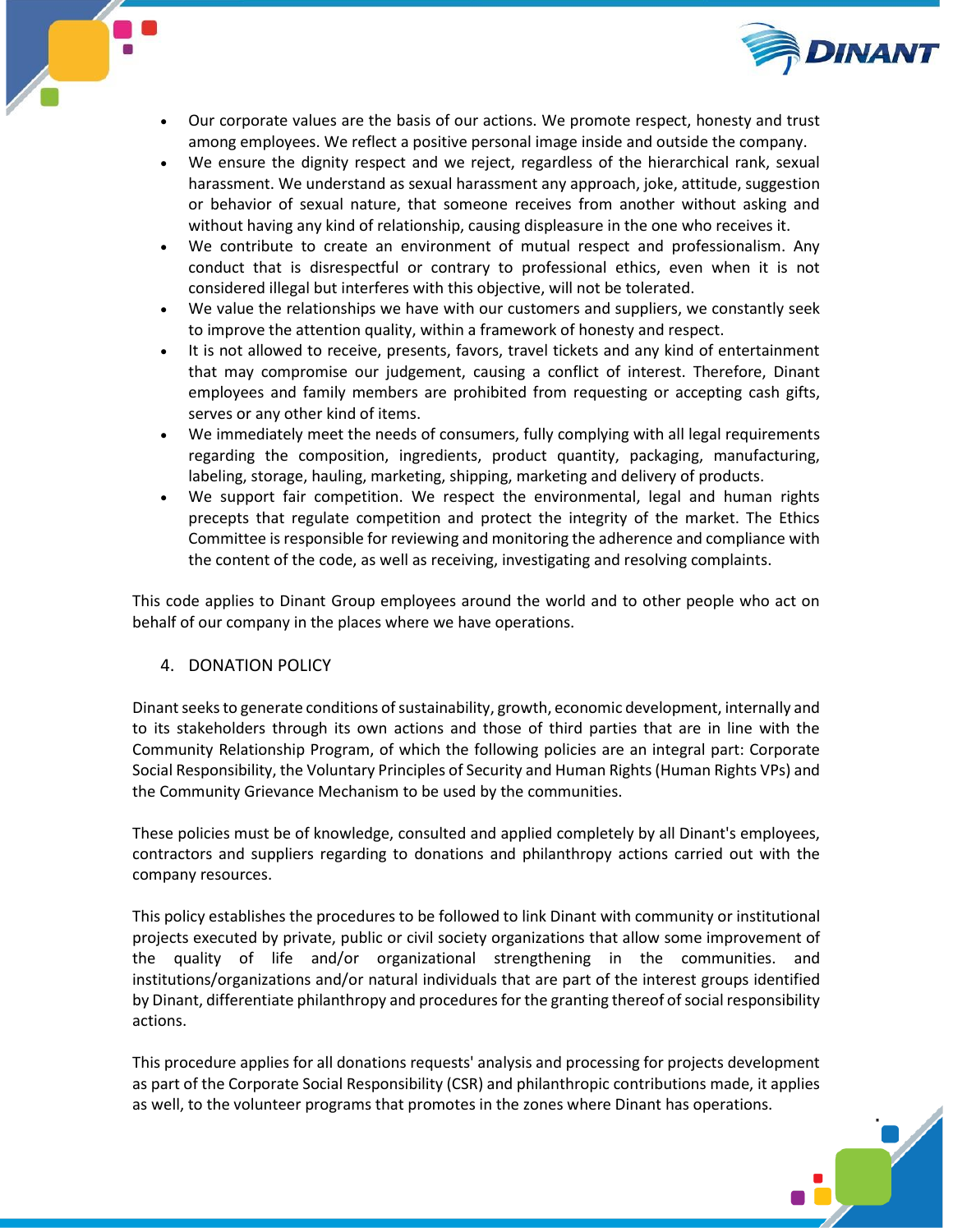

Dinant covers two donations types:

- Monetary resources, which involves the company's commitment in monitoring the resources application.
- In kind, which can be divided into equipment donations, new or obsolete material with useful life and consumer products related to the commercial operation.

Donations made by Dinant must be related to the environmental and social plans that arise from communities' meetings or workshops, in order to generate value or a solution to a possible problem raised in the EIAS workshops.

#### 5. LABOR POLICY

Dinant´s labor policy is governed by laws, technical and administrative nature rules, international agreements, countries where Dinant operates political constitutions, secondary laws that regulate functions, responsibilities and attributions that corresponds to workers, procedures and instructions according to which they must perform their work without a prejudice to what is established in individual work contracts, which will be fulfilled by all the areas employees within their works respective subjects, for whose effect they will be made known.

This policy is applied to all the staff working in the group companies without any exception; all work and discipline activities are governed by these precepts, as well as all the employees of any professional category they belong to, these conditions are also integrated with external rules and laws as well as internal rules such as:

- Staff recruitment, selection and hiring.
- Training and staff development.
- Legal Salaries
- Internal regulation of working conditions for Exportadora del Atlántico staff.
- Internal regulation of working conditions for Dinant corporation staff

These policies consider the following guidelines:

CHILD LABOR. Dinant Corporation and its suppliers/contractors will not promote child labor use, and must take appropriate measures to prevent this kind of work regarding to Dinant's activities according to the Republic Constitution's Labor Code, article 128, No. 7, Children and Teenagers Code. The employment of minors in any activity within the company is prohibited.

Staff Recruitment: All vacancies that occur in the company, must be submitted to a concourse. To promote the development and career of our people, it is vital to provide the opportunity to the internal staff. In order to obtain internal applications, vacancies will be published periodically via communication management and the Director / Area Managements will be reported so that these internal applications will be made in the respective formats (Internal Contest Application Form). Any application must be endorsed by the Director or Manager of the Area where the applicant works.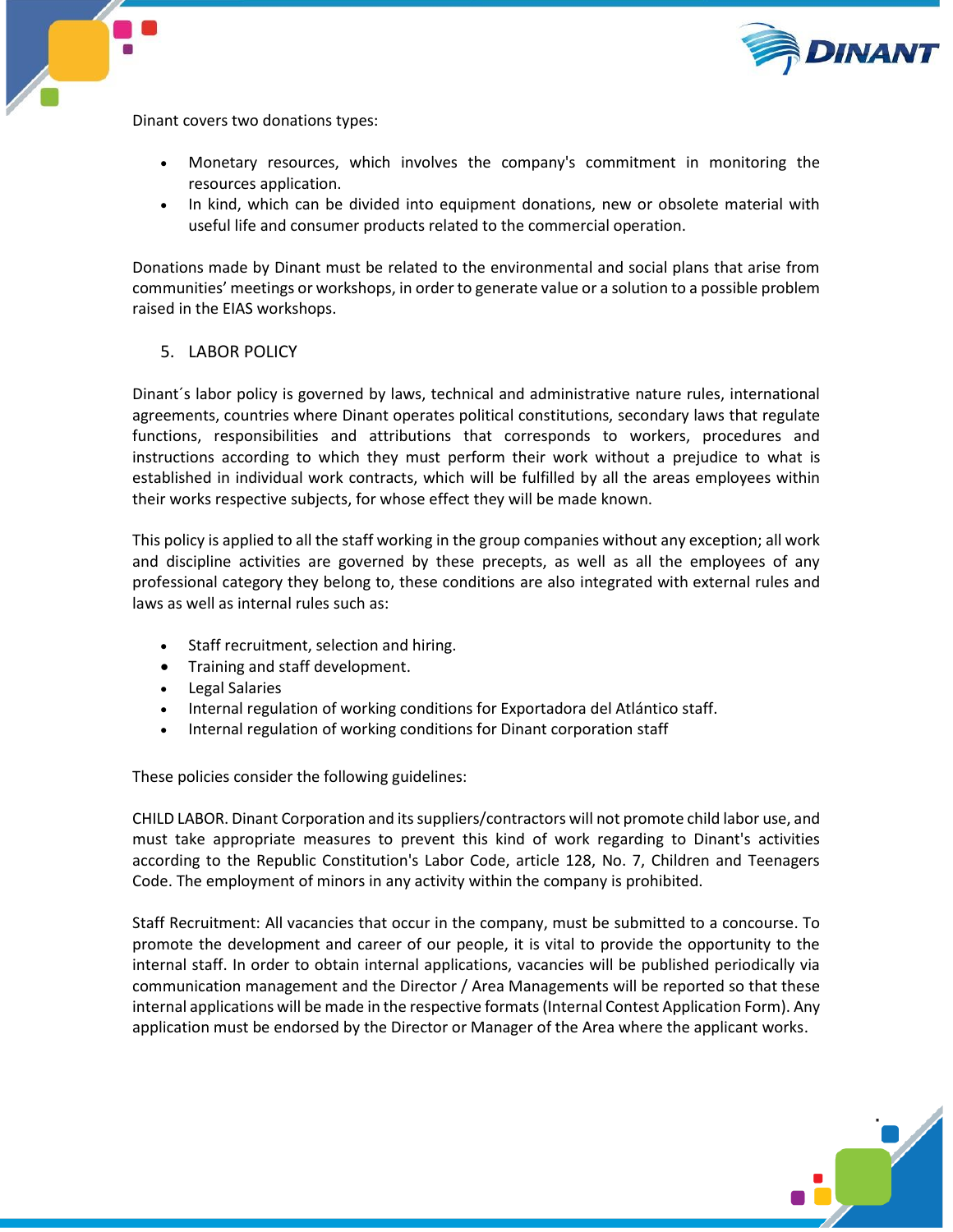



The external candidate's recruitment is carried out through the following guidelines:

- Candidates Recommendations by company employees. These recommendations are evaluated by the Human Resources Management and included in the diverse selection processes if they meet the established requirements.
- Candidates Identification in Internal Applications Databases in each country.
- Candidates Detection through search in Commercial Databases (Computrabajo, Linkedln, Employment exchanges, etc.)
- Candidates reception sent by Employment Agencies. We work with some Employment Agencies, as long as they have been authorized by the Honduran Human Resources Department, requesting candidates with specific profiles.
- Recruitment through publications in mass media.

Human Resources Department:

Together with the Training Team by area, it establishes the Annual Training Plan, applicable to the Organization based on the evaluations results of the job descriptors.

STAFF EVALUATION, training needs and other potential needs, performance evaluations.

Area Directors and Country Managers are in charge of reviewing, authorizing and following up on the Annual Training and Development Plan implementation.

The training fulfillment and the knowledge application acquired in the Company's processes is the collaborator along with his direct manager responsibilities. This policy will be adjusted as the policies that comprise it are modified.

Miguel Mauricio Facusse

MIGUEL MAURICIO FACUSSE **CEO** 

Roger E. Fineda

ROGER ENRIQUE PINEDA PINEL CORPORATE RELATIONS DIRECTOR